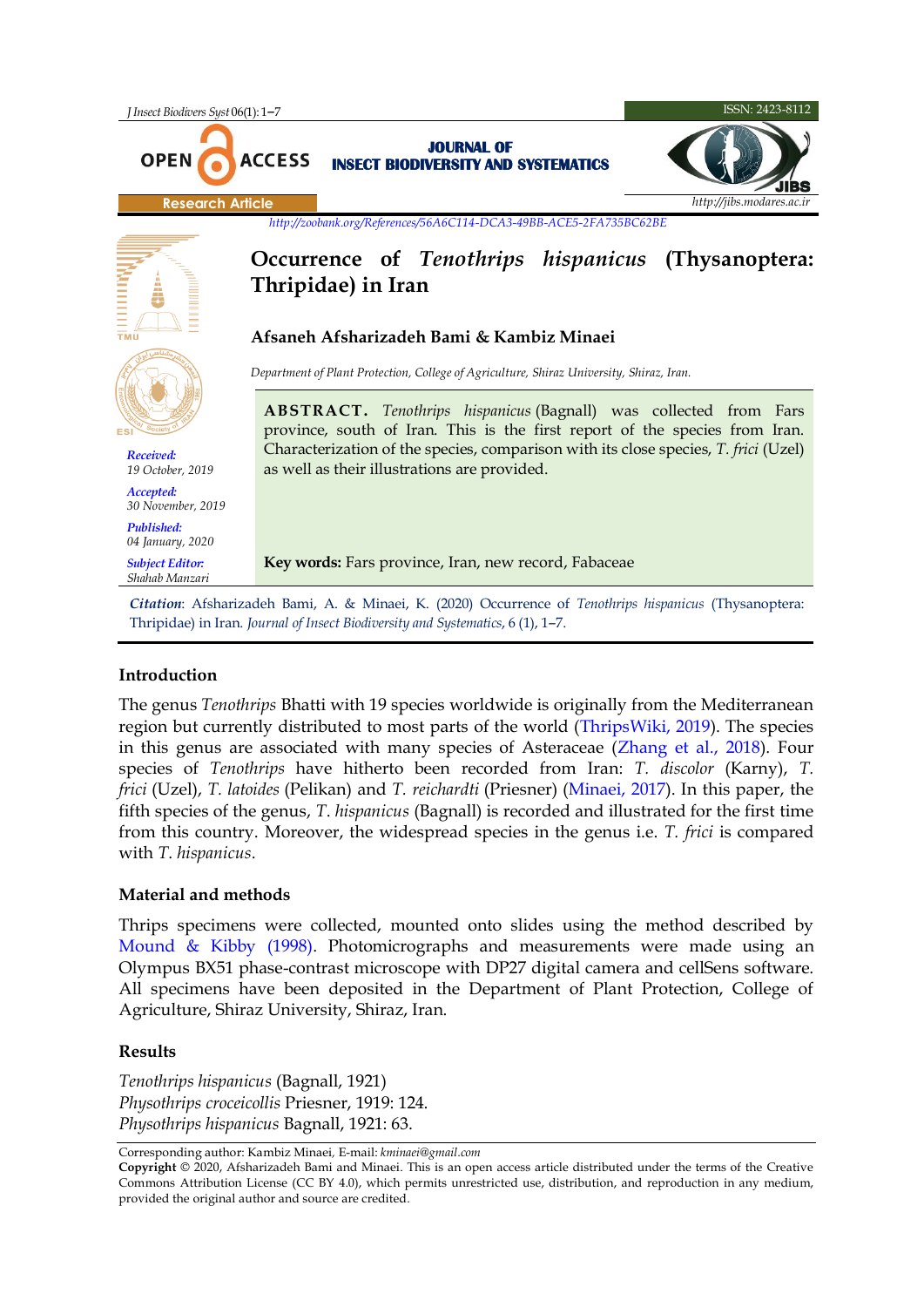*Tenothrips hispanicus* was originally described as *Physothrips hispanicus* by [Bagnall \(1921\).](#page-4-3) [Priesner \(1919\)](#page-4-4) described *Physothrips croceicollis* as variety of *frici*. Although the name *croceicollis* Priesner was published earlier (see also [zur Strassen, 2003\),](#page-5-1) it is unavailable under the Code of Zoological Nomenclature (see [Bhatti, 2003:](#page-4-5) 6). Thus the name *hispanicus*  is to be used for the species. This is the first record of the species in Iran.

**Diagnosis:** Female fully winged (Fig. 1). Body bicolored, legs mostly yellow; antennal segment I light brown, II-III almost yellow, IV-VI yellow in basal half, VII-VIII almost brown (Fig. 6); fore wings pale; pronotum yellow (Fig. 2) or yellow brown (Fig. 3), meso and metanotum pale brown (Fig. 4); head and abdomen brown. Head wider than long; antennae 8-segmented; segments III & IV each with a short forked sense cone. Head with 3 pairs of ocellar setae, pair III slightly longer than distance between hind ocelli, arising just anterior to these ocelli.

Pronotum with transverse lines of sculpture, 2 pairs of long posteroangular setae and 4 pairs of posteromarginal setae. Mesonotum with median setae far from posterior margin; campaniform sensilla present. Metanotum weakly reticulate, concentric posteromedially; campaniform sensilla absent (Fig. 4). Fore wing first vein with 2–4 setae on distal half; second vein with complete row (Fig. 5). Abdominal tergites III–VII with no sculpture medially; tergite VIII with no ctenidia but with several scattered microtrichia anterior to spiracle, posteromarginal comb absent medially but with short microtrichia laterally (Fig. 7). Sternites without discal setae, abdominal sternum VII has the median pair of setae arising far ahead of posterior margin.

**Measurements of one female in microns**: Body length 1267. Head length (width) 100 (146), ocellar setae III length 35, postocular setae I length 11. Pronotum length (width) 120 (180), posteroangular setae I length 54, posteroangular setae II length 45. Fore wings length 665. Tergite IX S1 setae length 108. Antennal segments I to VIII length: 15, 30, 34, 37, 30, 43, 7, 13. **Male macroptera** (Fig. 9). Similar to female in structure but smaller and the color is completely yellow. Sternites III–VII each with oval pore plate (Fig. 8). Hypomere extending beyond base and the parameres are strongly hooked ventrally at apex (Fig. 10).

**Measurements of one male in microns:** Body length 1084. Head length (width) 93 (128), ocellar setae III length 24, postocular setae I length 10. Pronotum length (width) 107 (160), posteroangular setae I length 41, setae II length 29. Fore wings length 640. Tergite IX S1 setae length 44. Antennal segments I to VIII length: 17, 30, 36, 35, 30, 40, 7, 11.

**Material examined**: Fars province, Badjgah, 3↓↓, 2√√, an unknown Fabaceae (on flowers), 16.X.2016, leg.: A. Afsharizadeh Bami.

**Distribution in Iran**: Fars province (this study). New record for Iran.

**Distribution in the world**: Iran (this study), Spain, Italy, Corsica, Greece, Albania, Rumania, Hungary, Georgia, Transcaucasia, Morocco [\(Bhatti, 2003\)](#page-4-5)

#### **Discussion**

According to [Bhatti \(2003\),](#page-4-5) since 1926 nothing has been added in the literature to characterize the species discussed in this paper. Here for the first time the species is illustrated in details. *Tenothrips hispanicus* is very close to the widespread species, *T. frici* in structure (Fig. 11) in having the sculpture on meso- and metathorax (Figs 4, 12) and color of fore wings (Figs 5, 15). However, their females are different in color of thorax: prothorax yellow or pale brown, mesoand metathorax brownish yellow in *T. hispanicus* (Figs 2, 3, 4), but pro-, meso- and metathorax are brown in *T. frici* (Figs 12, 14). They also differ in the color of Antennae (Figs 6, 13).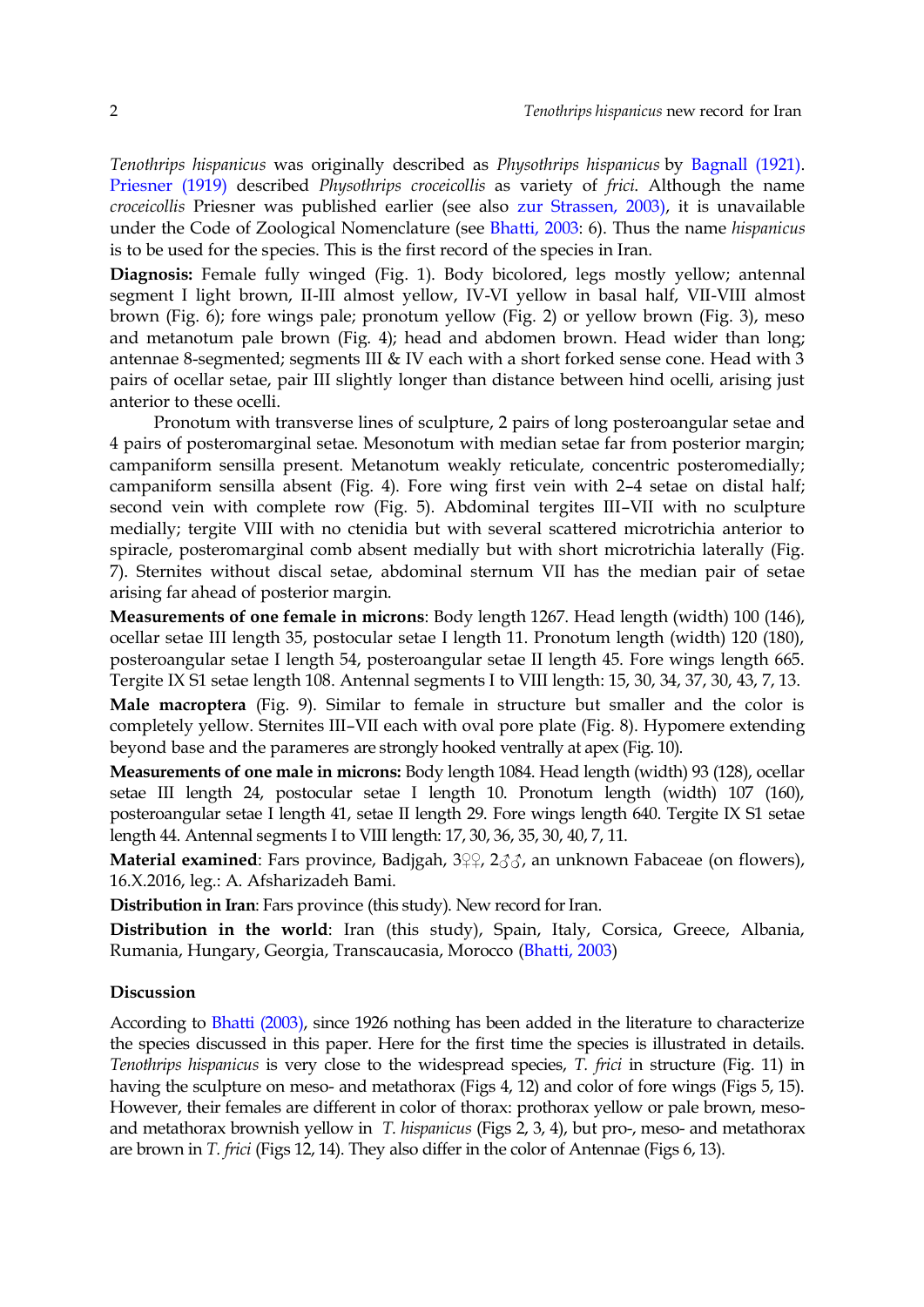

**Figures 1–10.** *Tenothrips hispanicus*. Female (1-7): **(1)** Body; **(2)** Head and pronotum (light brown); **(3)** Head and pronotum (brown); **(4)** Meso and metanotum; **(5)** Fore wing; **(6)**  Antenna; **(7)** Abdominal tergites VIII-X. Male (8-10): **(8)** Abdominal sternites III-VII; **(9)**  Body; **(10)** Tergites VII-X.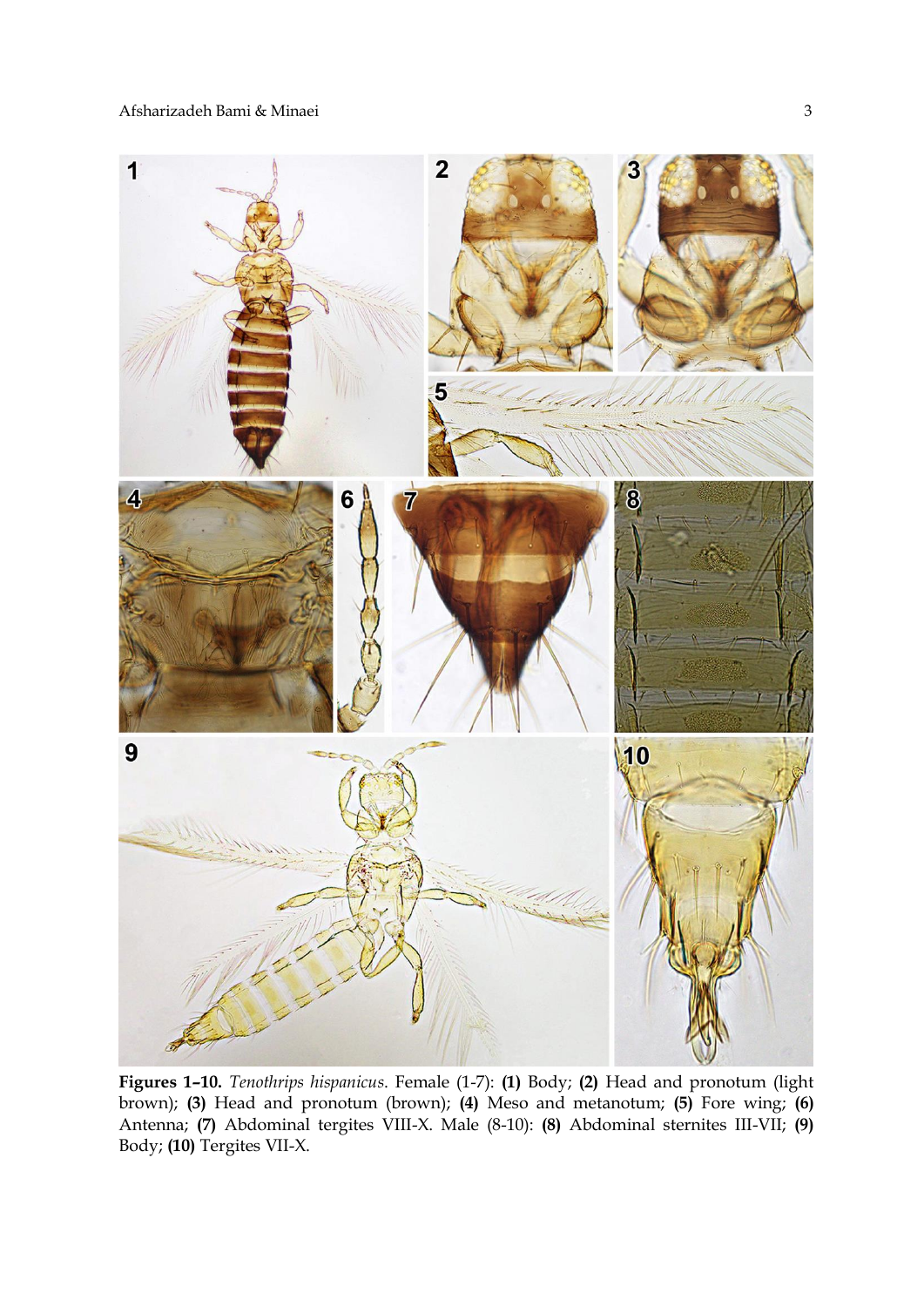

**Figures 11–15.** *Tenothrips frici*, female **(11)** Body; **(12)** Meso and metanotum; **(13)** Antenna; **(14)** Head and pronotum; **(15)** Fore wing.

Males of these species can be distinguished based on the color of body (brown in *T. frici* while almost uniformly yellow in *T. hispanicus* (Fig. 9)). Interestingly, speciemns of both species were collected together in the same plant in this study. Although the females of these two species are similar somehow but there is a distinction between color of males as mentioned above. According to [Mound et al. \(2019 a,](#page-4-6) [2019b\),](#page-4-7) in population of *T. frici* from Britanica and California, fore wings are "light brown". Laurence Mound (personal communication, 2019)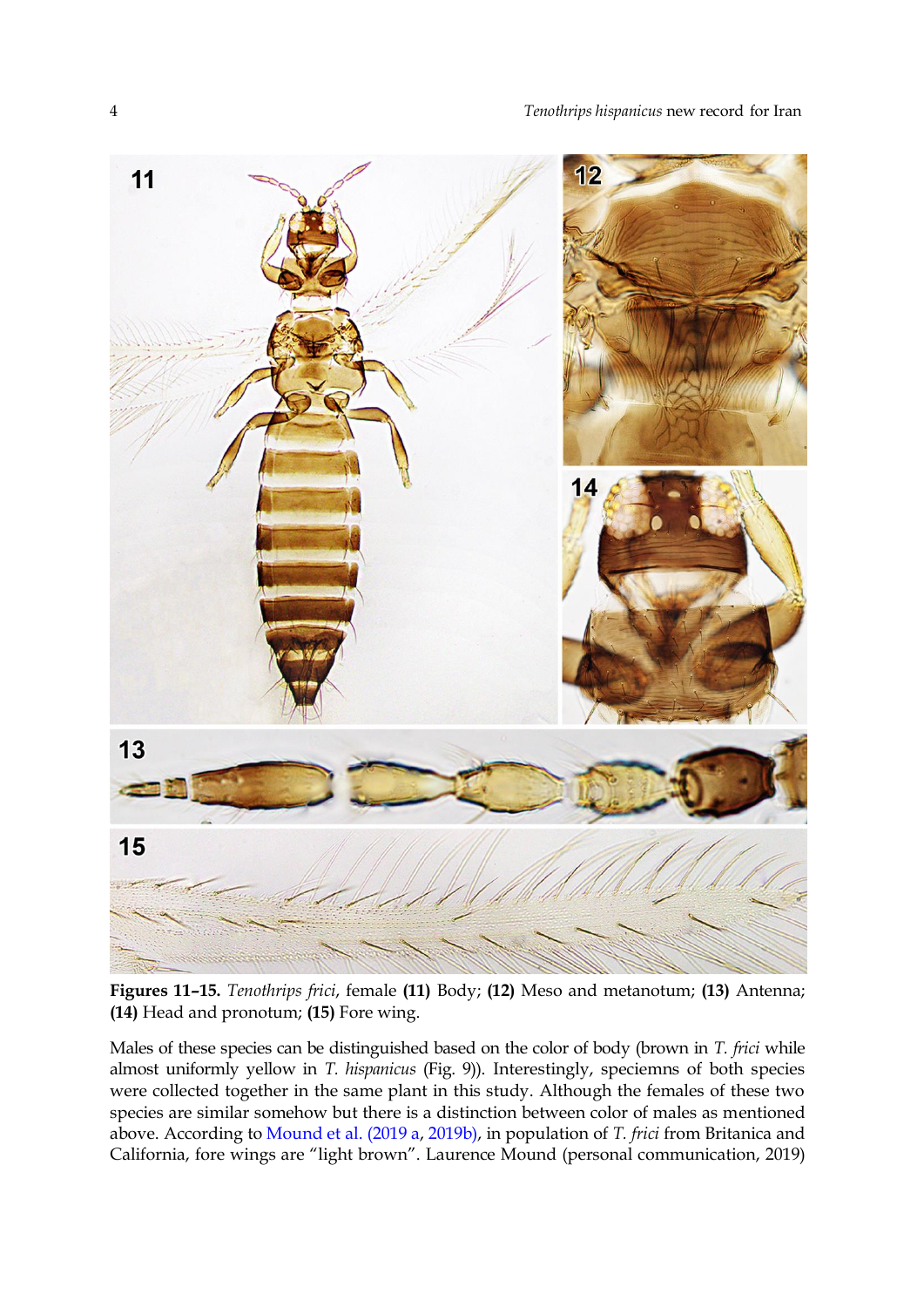also pointed that the wing color is variable in this species from remarkably dark to quite light brown with the wing apex clearly paler. However there are only 3 individuals with uniformly pale wings in the Australian National Collection. In contrast all specimens collected in this study as well as specimens in Plant Protection Department, Shiraz University have uniformly pale wings (Fig. 15). This is true for speciemns that the authors recently received from Khuzestan province. Furthermore, all the 20 specimens examined by Jalil Alavi from both sexes of *T. frici* have uniformly pale wings (Jalil Alavi, personal communication, 2019). In parallel, all specimens in the Hayk Mirzayans Insect Museum (HMIM), have also uniformly pale fore wings (Shahab Manzari, personal communication, 2019). Finally, all materials (from both sexes) that identified as *T. frici* and deposited in Ilam University have the same color wing (Majid Mirab-balou, personal communication, 2019). Thus it seems likely that Iranian population of *T. frici* has pale fore wings. Species of *Tenothrips* apparently breed in flowers [\(Zhang et al., 2018\)](#page-5-0) and the specimens of *T. frici* and *T. hispanicus* in this survey were collected from flowers of an unknown Fabaceae.

#### **Acknowledgments**

Laurence Mound (CSIRO Australian national Insect Collection, Canberra, ACT, Australia), Jalil Alavi (Plant Protection Research Department, North Khorasan Agricultural and Natural Resources, Research and Education Center, AREEO, Bojnourd,Iran), Shahab Manzari (Insect Taxonomy Research Department, Iranian Research Institute of Plant Protection, AREEO, Tehran, Iran) and Majid Mirab-balou (Ilam University) kindly checked their materials of *T. frici* in their collections. Leila Ramezani (Department of Plant Protection, College of Agriculture, Ramin Agriculture and Natural Resources University of Khuzestan) loaned us a series specimens of *T. frici* that have been collected from Khuzestan province.

#### **Conflict of Interests**

The authors declare that there is no conflict of interest regarding the publication of this paper.

#### **References**

- <span id="page-4-3"></span>Bagnall, R.S. (1921) On *Physothrips latus* Bagn. and some allied species. *Entomologist's monthly Magazine*, 57, 61–64.
- <span id="page-4-5"></span>Bhatti, J.S. (2003) The genera *Tenothrips* and *Ewartithrips* (Terebrantia: Thripidae) and pigmented facets of eye in some Terebrantia. *Thysanoptera*, 2003, 1–10.
- <span id="page-4-1"></span>Minaei, K. (2017) *Thrips, minute insects but opportunist*. Shiraz University Press, Shiraz, Iran, 254 pp. [in Persian].
- <span id="page-4-6"></span>Mound, L.A., Collins, D. & Hastings, A. (2019a) *Thysanoptera Britannica et Hibernica. A guide to British thrips***.** Lucidcentral.org, Identic Pty Ltd, Queensland, Australia. [https://keys.lucidcentral.org/keys/v3/british\\_thrips/](https://keys.lucidcentral.org/keys/v3/british_thrips/) [Accessed 15 October 2019].
- <span id="page-4-7"></span>Mound, L.A., Hoddle, M.S. & Hastings, A. (2019b) *Thysanoptera Californica. An identification and information system to thrips in California*. Lucidcentral.org, Identic Pty Ltd, Queensland, Australia. [https://keys.lucidcentral.org/keys/v3/thrips\\_of\\_california\\_2019/](https://keys.lucidcentral.org/keys/v3/thrips_of_california_2019/) [Accessed 15 October 2019].
- <span id="page-4-2"></span>Mound, L.A. & Kibby, G. (1998) *Thysanoptera: An Identification Guide*. CAB International, Wallingford. 70 pp.
- <span id="page-4-4"></span>Priesner, H. (1919) Zur Thysanopteren-Fauna Albaniens. *Sitzungsberichte der Kaiserlichen Akademie der Wissenschaften,* 128, 115–144.
- <span id="page-4-0"></span>ThripsWiki. (2019) *providing information on the World's thrips*. Available from: <https://thrips.info/wiki/> [Accessed 29 September 2019].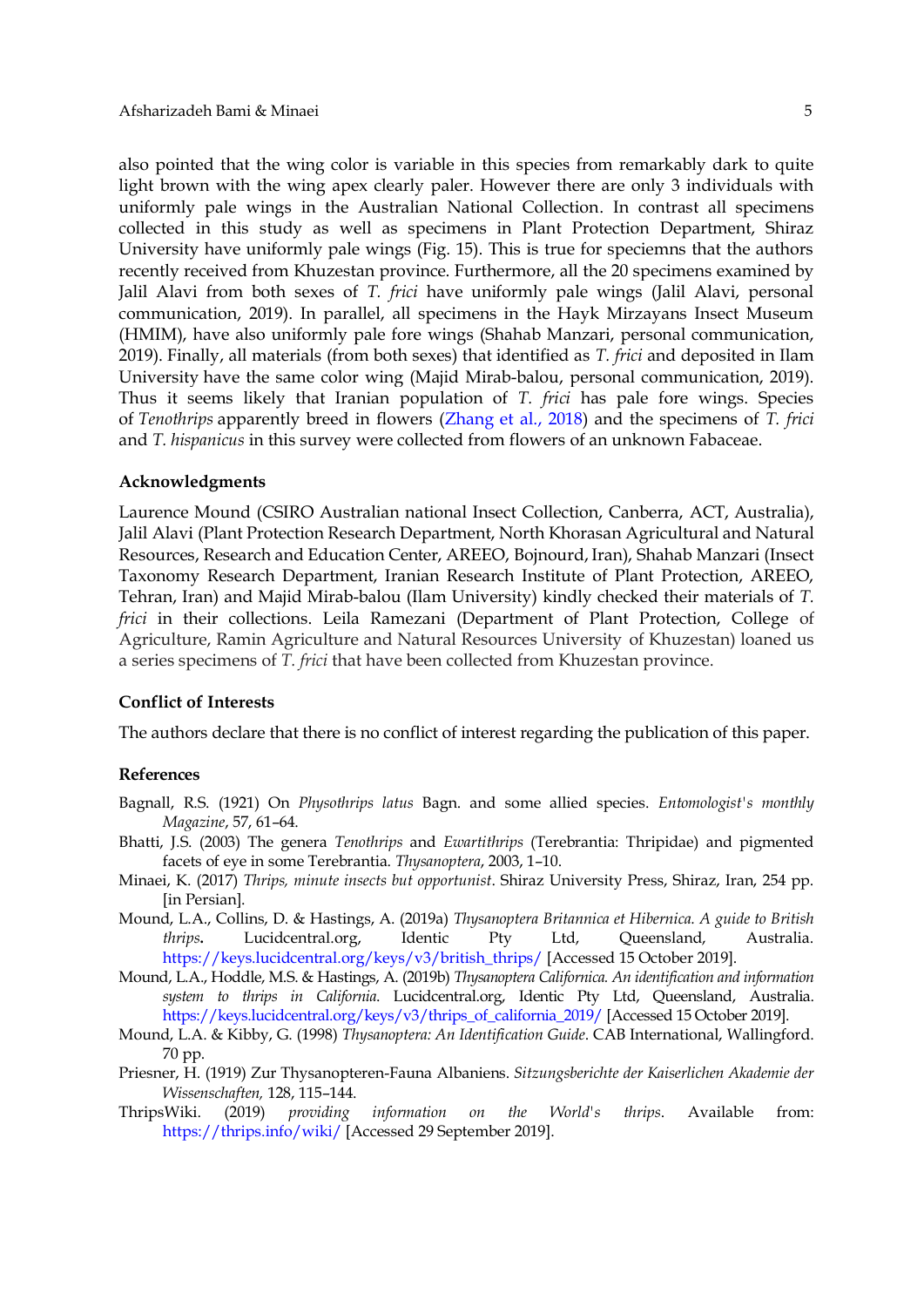- <span id="page-5-0"></span>Zhang, S.M., Mound, L.A. & Hastings, A. (2018) Thysanoptera Chinensis. Thripidae Genera from China. [https://keys.lucidcentral.org/keys/v3/thysanoptera\\_chinensis/index.html](https://keys.lucidcentral.org/keys/v3/thysanoptera_chinensis/index.html) [Accessed 29 September 2019].
- <span id="page-5-1"></span>zur Strassen, R. (2003) Die terebranten Thysanopteren Europas und des Mittelmeer-Gebietes. *Die Tierwelt Deutschlands*, 74, 1–271. [in German].